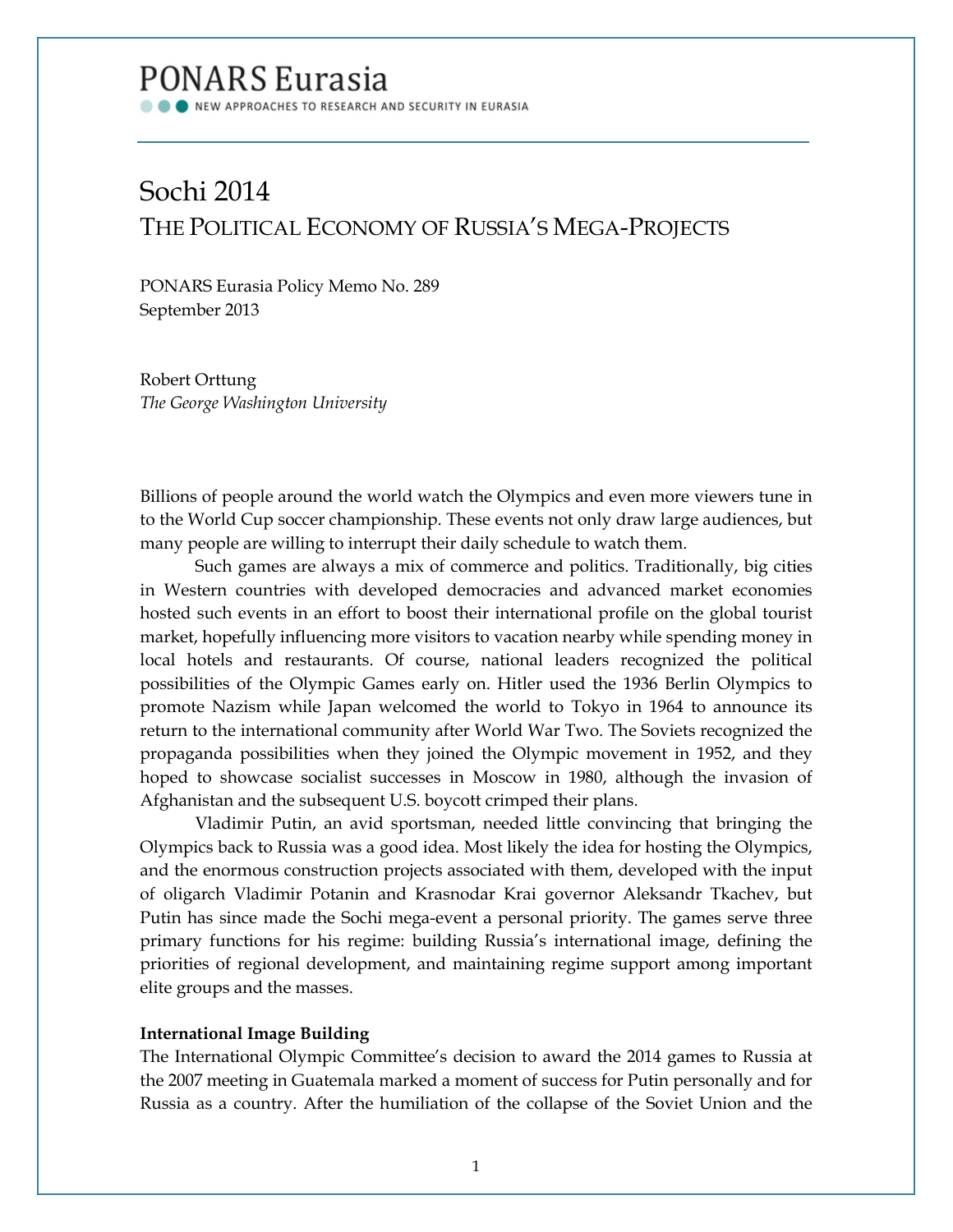economic decline of the 1990s, Russia sought to use the Olympics as a way to proclaim that it had emerged from a decade of chaotic change with the strength and vitality to host the world's premier athletes at a planned state-of-the-art winter resort.

Flush with oil money and the confidence flowing from having imposed his stamp on Russian politics, Putin sought to use the Olympics as a way of showing that Russia could compete effectively in the global capitalist system. Unlike the earlier Berlin or Moscow games, these Olympics did not espouse a particular ideology. Rather they sought to show that Russia could manage its affairs no worse than the West and stood in the same rank with emerging countries like China, South Africa, and Brazil, who had also recently hosted or won bids to organize similar global events.

#### **Regional Development**

Mega-projects in Russia serve as a de facto regional development program in the absence of more coherent priority-setting or policy-making processes. Building on a Soviet-era legacy of projects, such as Magnitogorsk, "virgin lands," and the Baikal-Amur railway, Russia today has developed a string of mega-events that spin off mega-projects that benefit select sites. The result has directed tremendous resources to a small group of cities, including Vladivostok (\$20 billion in projects to host the 2012 APEC conference), Kazan (nearly \$7 billion to host the July 2013 Universiade), Sochi (\$50 billion for the Olympics so far), and the 11 cities slated to host the 2018 World Cup.

Focusing scarce development resources on these specific cities de facto resolves a long-running debate over Russia's regional development policy. The government has offered various plans that would either work to bring all regions up to a minimal level of development or focus resources on "locomotive" regions that already show promising results in the hopes that their success will raise the level of nearby poorer regions. Pursuing mega-projects effectively settles the debate in favor of the relatively successful cities by devoting high priority and extensive resources to their development.

Mega-projects provide a vehicle well suited for Russia's centralized and vertically organized policy-making process. The basic decision to pursue mega-events and mega-projects is made at the top. The projects are then funded through extensive access to state resources. Of course, lower-level policymakers, urban planning experts, implementing contractors, and civil society groups have some impact on how the projects are implemented and what their impact is on the ground. But, ultimately, the key decisions and resource allocations are made in the Kremlin and there is little public participation in the process.

#### **Maintaining Regime Stability**

The third function of Russia's mega-projects is ensuring support for the ruling regime. The Olympics provide the regime with benefits on both mass and elite levels. At the mass level, the Olympic project serves as a replacement for ideology in an era when the Russian state has not been able to define what the Russian idea consists of. Proponents of "Olympism" claim that it promotes world peace by bringing young people together for regular sporting competitions. With teams organized by country, in practice the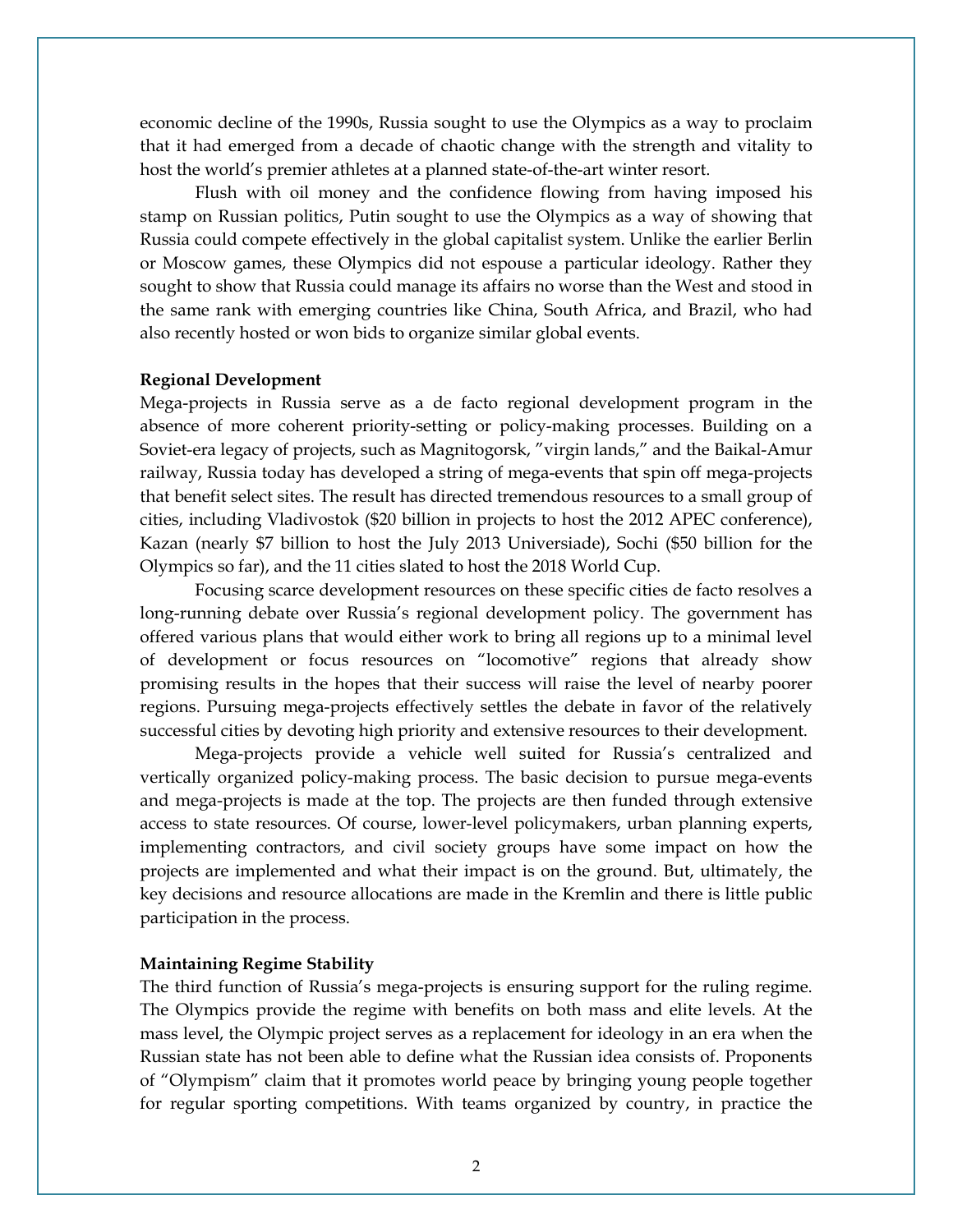games promote a strong degree of nationalism, as countries compete with each other to win as many medals as possible.

This combination of a peaceful higher purpose and nationalist promotion serves Putin's key domestic political interest of ensuring that he and his allies will remain in power as long as possible. Organizing mega-events gives the population something to be proud of; thereby, the regime hopes, it imbues a form of performance legitimacy on the current leadership. Putin and his colleagues can claim that they are building Russia's future in an effective manner by organizing mega-events and the new urban infrastructure and prosperity that they will bring to Russian cities.

The purpose of the games in this sense is to demobilize Russian citizens. The Olympics provide soaring narratives for state television, which disseminates information to the vast majority of the Russian population and often sets the tone for the broader debate on the internet as well. By demonstrating the progress that Russia and its key cities are making under Putin's leadership, Russia's official media works to deprive activists of a cause for organizing against the regime.

In addition to facilitating mass quiescence, the games also provide a useful way of distributing rents to powerful elite groups whose support Putin needs to remain in power. These factions include, most importantly, the oligarchs and the *siloviki*. The games provide a reason to set aside large sums of money from the state budget that can be appropriated by these groups. One of the central mechanisms for distributing these funds is Olympstroy, the special state corporation set up to organize and oversee preparations for the games. According to Russian law, state corporations are special entities that control and distribute public funds but are not subject to the same accountability or oversight as regular government agencies or private corporations. Russian researchers have demonstrated that Olympstroy pays up to three times as much as Western counterparts to build similar structures. This extra money is presumably going to insider rents. Using mega-project funds in this manner supports Russia's neopatrimonial system of networks, which, in turn, provide a basis for maintaining the current leadership in power.

## **Small Circle of Winners**

The implications of Russia's growing appetite for mega-projects for its development prospects are bleak. The first consequence is that there is only a small circle of elites that benefit directly from the projects. This group is, first of all, Putin and his immediate circle of oligarchs and *siloviki*, who depend on his continued rule to maintain their power and wealth. These groups control and benefit from massive state spending, much of which is redirected from the ostensible purpose of the projects into their personal accounts.

The second circle of winners is the leading cities who secure direct support from the immense infrastructure investments related to Russia's participation in such projects. Residents in cities like Sochi, Kazan, and Vladivostok receive federal funding for directed projects at a time when other development projects, such as a plan for the overall development of the Far East or the North Caucasus, go unfunded. Tying state